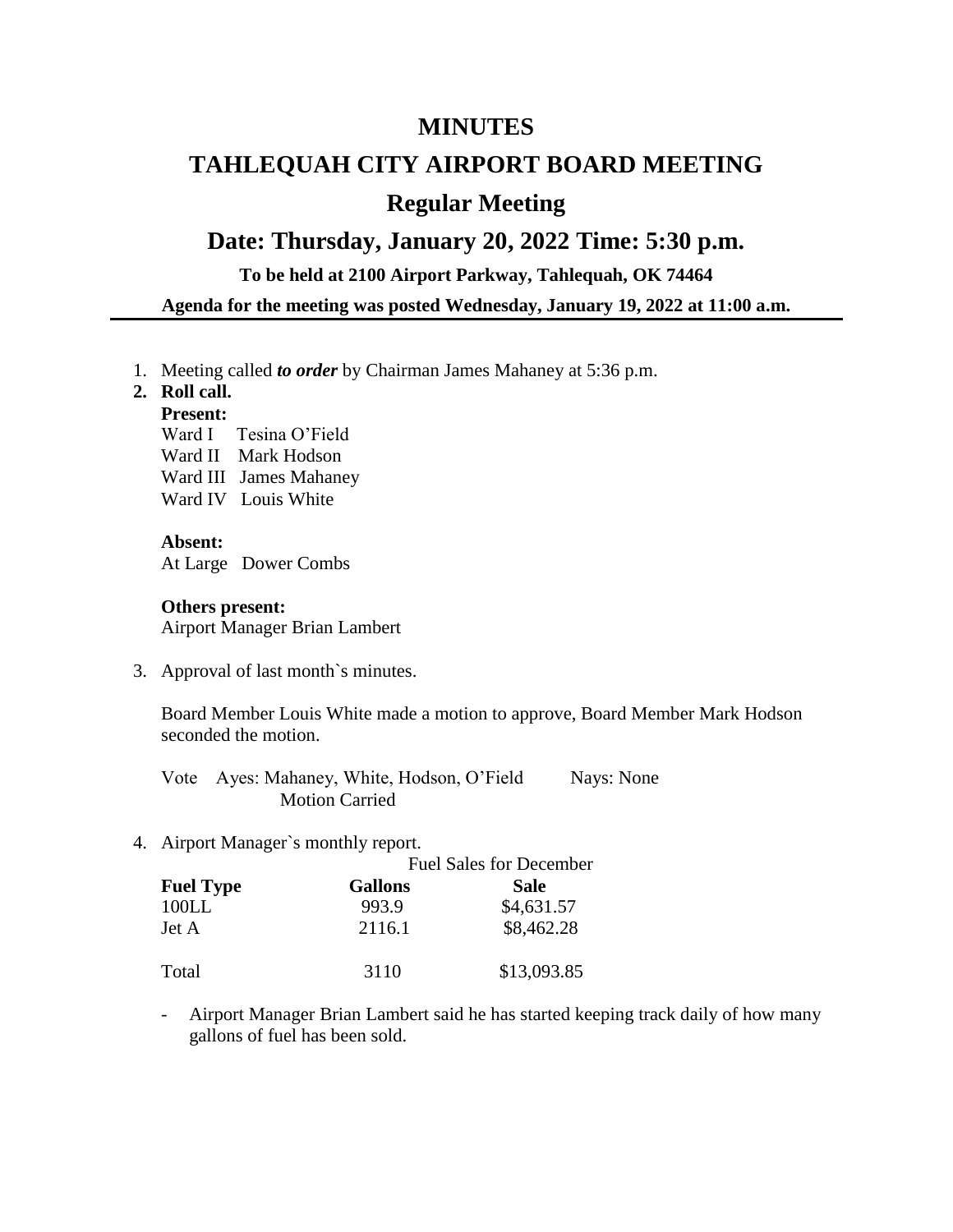5. Discussion to continue reviewing the Tahlequah Airport rules and regulations book.

The board discussed that tie down fees that the board approved to increase cannot be updated in the rules and regulations book because it has not gone before City Council for approval yet on the city's fee schedule.

Board Member James Mahaney made a motion to make updates to the Tahlequah Airport rules and regulations book as needed, Board Member Louis White seconded the motion.

Vote Ayes: O'Field, White, Mahaney, Hodson Nays: None Motion Carried

6. Discussion of ramp overlay and update of the fuel system.

Airport Manager Brian Lambert said the FAA reviewed the plans and a public notice would need to be advertised and published.

Brian said that the board approved Option 1 of the plans, which had the tie downs going north and south potentially eliminating room to navigate. He also requested that the fuel island be moved, which would allow the pipe to be ran above ground, which would eliminate the additional monitoring that has to be done now as the pipe is below the ground. He added that since the ramp is going to be overlaid, if the pipe were to remain below ground and an issue were to arise, the new overlay would have to be dug up.

Board Member James Mahaney expressed concern that if moved, only one side of the fuel island could be used, which may provide limited access and all of the electronics would have to be moved farther away from the airport manager's office. Brian said an option that he will look into is that Flowmaster a type of wifi system. James suggested that a trench be placed on one side of the fuel island so the tanks/pipes could still be visibly accessed and that the fuel island could be accessed on both sides.

Board Member Tesina O'Field asked if there would be any cost benefits or savings to moving the fuel island and having the pipe moved above ground. Brian said he is still waiting on two quotes but they would be saving money because they wouldn't be paying for the additional monitoring equipment required since the pipe is underground.

Board Member Tesina O'Field made a motion to leave the tie downs as is from east to west instead of north to south as depicted in the overlay plans, Board Member Louis White seconded the motion.

Vote Ayes: White, Hodson, O'Field, Mahaney Nays: None Motion Carried

7. Discussion and possible action pertaining to any matter not known about or which could not have been foreseen prior to the posting of this agenda.